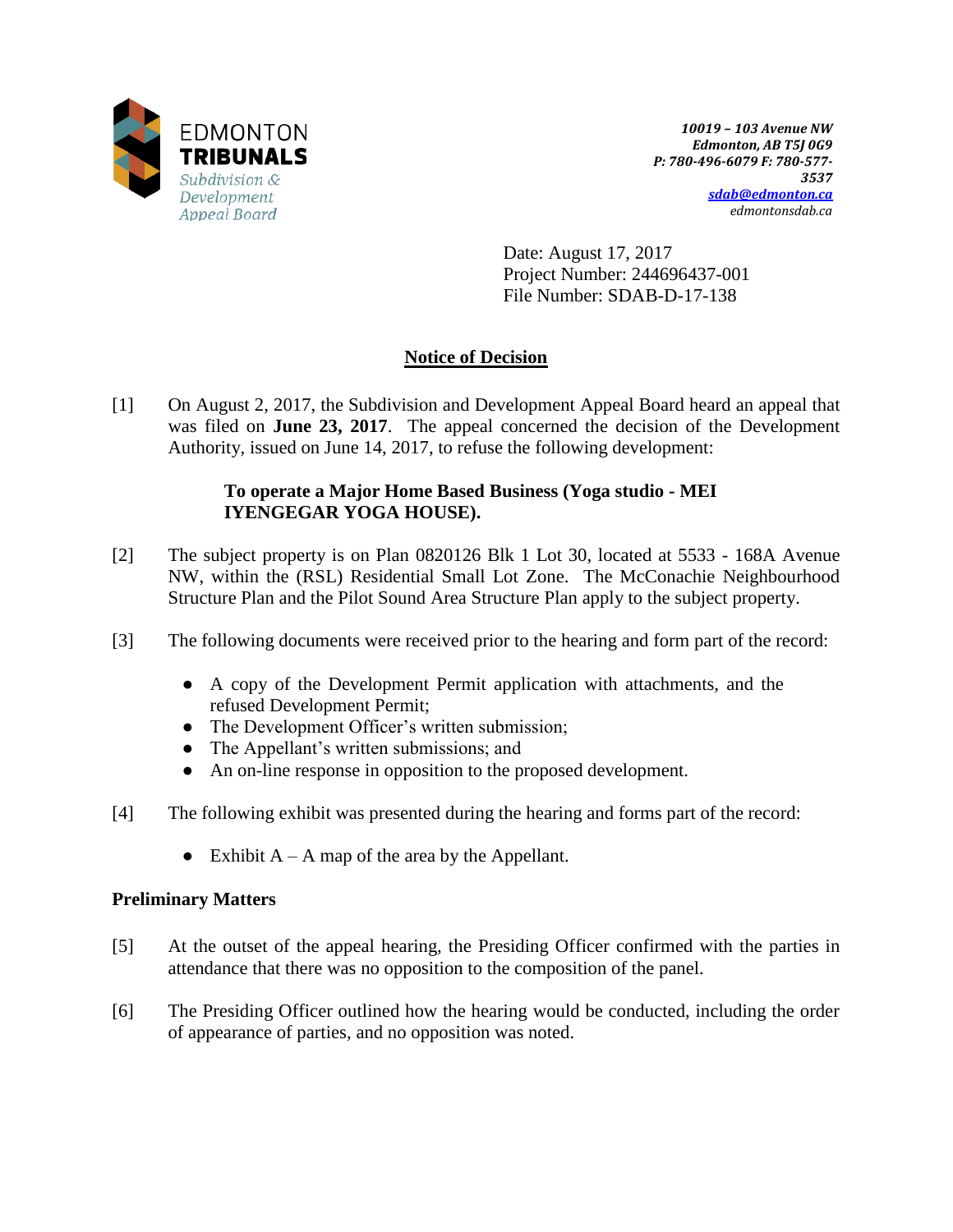[7] The appeal was filed on time, in accordance with section 686 of the *Municipal Government Act*, RSA 2000, c M-26.

#### **Summary of Hearing**

- *i) Position of the Appellant, Ms. M. Chua*
- [8] The proposed business is small and will not change the character of the principal dwelling.
- [9] The yoga classes will be located in the basement of the dwelling.
- [10] The proposed business will not generate an excess of pedestrian and vehicular traffic or vehicular parking in the neighbourhood. Her clients will park along 55 Street or 167 Avenue and not within the 168A Avenue cul-de-sac. She referred to a map of the area, marked *Exhibit A*.
- [11] There will be five to seven clients accessing the business at one time.
- [12] There are four transit locations in the neighbourhood, should her clients wish to take public transit to her studio.
- [13] She anticipates that many of the clients using the yoga studio will be residents of the neighbourhood. She offered three classes to the neighbours to show them the house and how the yoga studio is set up. Five neighbours came to the property and two attended classes.
- [14] There are residents in the neighbourhood that host parties during the evening that can generate an excess in traffic, parking, and individuals in the area.
- [15] She has support from all of the neighbouring property owners except for one property owner, who is opposed.
- [16] She spoke to the Yoga Association of Alberta and they informed her that there are other yoga studios operating in the area but she did not receive information about those businesses.
- [17] There are two Minor Home Based Businesses that are within 600 metres of her property. One of the businesses is a hair salon. The hair salon operates five days a week; Tuesday, Thursday and Friday from 10am to 8pm; Wednesday from 10:00 a.m. to 12:00 p.m.; and Saturday from 10:00 a.m. to 4:00 p.m. She did not have information or the hours of the other business in the area.
- [18] The hair salon operates from more hours every week than will her business.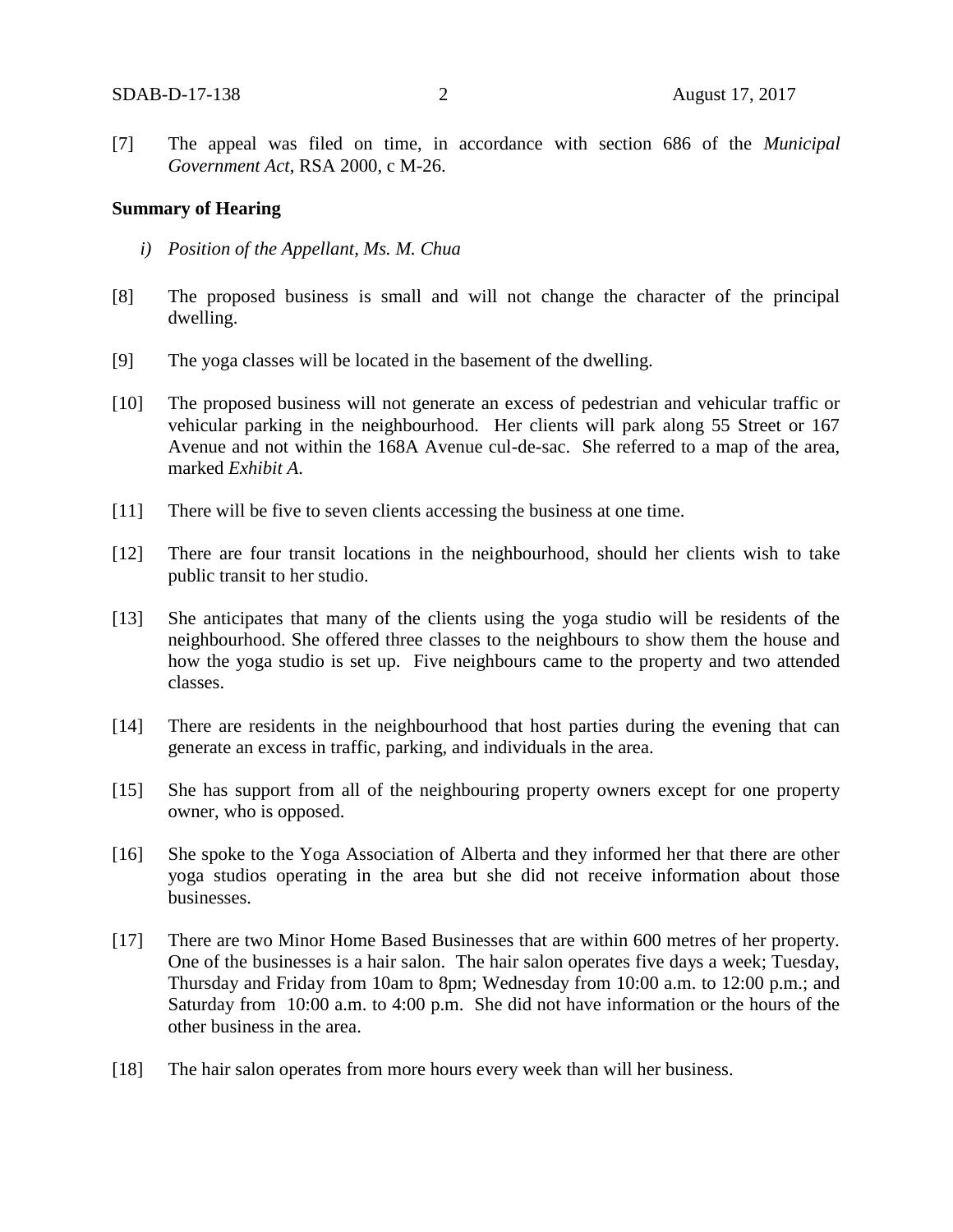- [19] In response to questions by the Board, she stated that she plans to hold three classes per week at her yoga studio and would be willing to do so during the following time slots: on weekday evenings from 6:00 p.m. to 8:00 p.m.; and possibly a Sunday class from 1:30 p.m. or 2:00 p.m. for 1.5 to 2 hours, which may be more suitable for seniors to attend.
- [20] She does not intend to advertise or have any signage for the business. She intends to advertise her business through neighbourhood referrals.
- [21] She is agreeable to the conditions suggested by the Development Officer. However, if the proposed development is approved, she prefers that the permit is extended for more than one year. It is too strenuous to go through the application process every year.
- [22] With regard to the number of clients, she could not confirm the number of clients and this condition may need to be reworded.
- [23] The Home Based Business has been in operation for a few months. Clients access the Yoga Studio from the rear of the building. She clears the walkway to the back entrance in the winter. There is no sidewalk to the rear of the property but there is a concrete area along the side of the house that clients can walk on.
- [24] She referred to the Map No. 1 of her development permit application showing the area on 55 Street that her clients use for parking. She also referred to Map No. 3 showing McConachie Drive and 55 Street where her clients can park.
- [25] She expects a maximum of five clients per class, but sometimes seven.
- [26] She attempted to speak to the neighbour in opposition but was not successful in contacting them. However, that neighbour is concerned about traffic in the area, not parking.
- [27] Three vehicles can park side-by-side in her front driveway, but there is not enough room for tandem parking. There is a City sidewalk along the cul-de-sac.
	- *ii) Position of the Development Officer, Mr. J. Xie*
- [28] Mr. Xie provided the following with respect to questions from the Board:
	- a. Mr. Xie recommends a one year condition if the proposed development is approved due to the overlapping of visits to the subject site.
	- b. He was not aware that the subject yoga studio was in operation. There were no known complaints of the business when he reviewed the development permit application in June.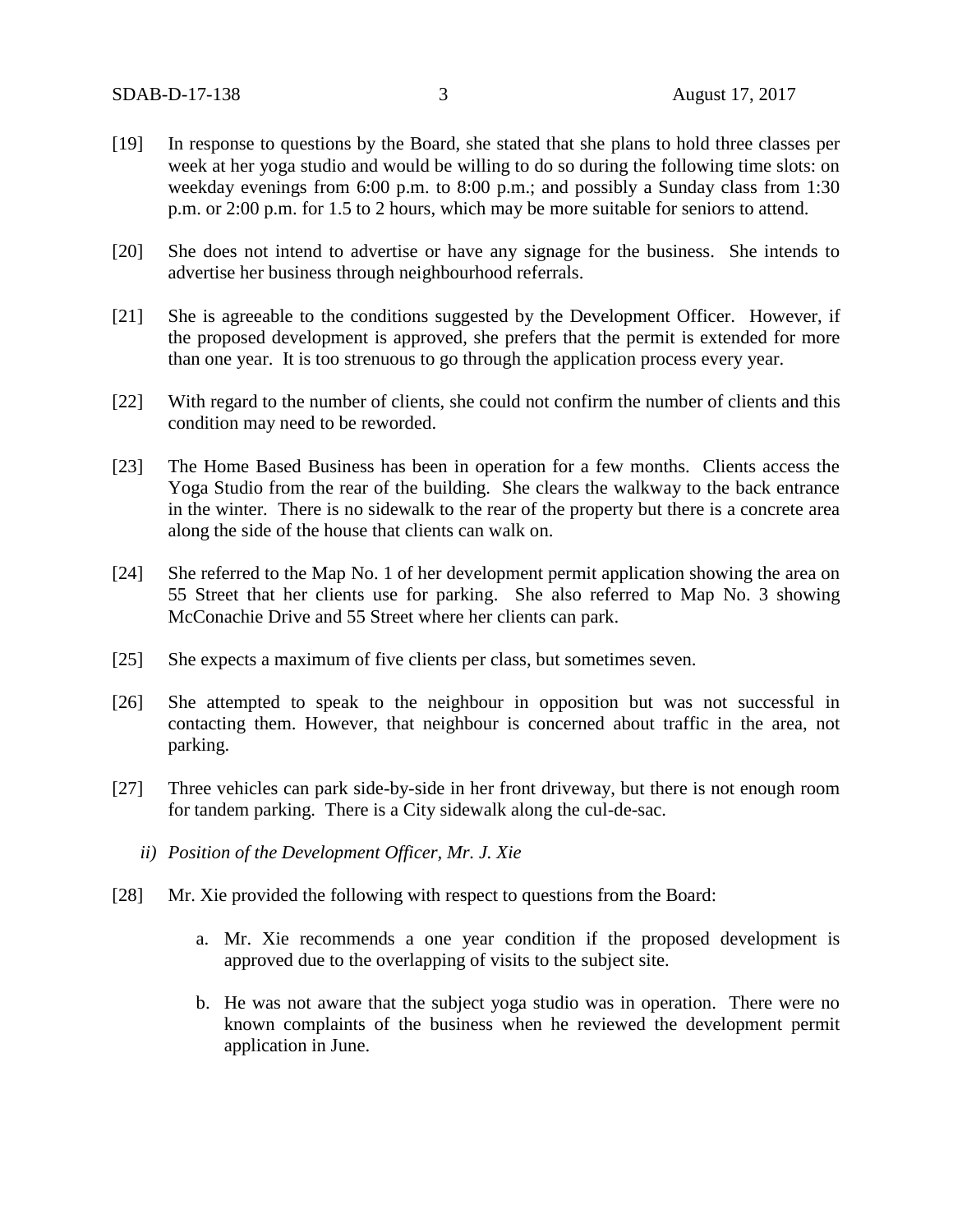- c. He was not aware of the Alberta Court of Appeal case, *Edmonton (City) v Edmonton (Subdivision and Development Appeal Board),* 2017 ABCA 140 and did not consider the reasons in that case when deciding whether or not to approve the Appellant's Development Permit application.
- d. A Home Based Business should be secondary to the residential use of the Dwelling. A Major Home Based Business is required to have one parking space, and he interprets this provision as restricting the Business to having one customer visit at a time.
- e. A Home Based Business of this scale generates an excess in traffic and contemplates multiple, overlapping customer visits. The Appellant has four registered vehicles to the property. There is limited space on the driveway, which does not accommodate customer parking for five to seven people. Parking would have to be on the street.
- f. He could consider the availability of on-street parking; however, he interprets the *Edmonton Zoning Bylaw* as allowing Major Home Based Businesses to have no more than one customer visit at a time, because the *Zoning Bylaw* only requires one extra parking space for this Use.
- g. He does not believe parking restrictions attached to a Development Permit can be enforced if they allow for parking on the surrounding streets.
- h. He could not confirm if there are any other businesses in the area that operate classes out of their home.
- i. In his opinion, evening hours of operation will have more of a parking impact since residents will be coming home from work at that time.
- j. He does not believe a day home would have the same impact as a Home Based Business because parents drop off and pick up their children. They are only parked in the vicinity of the day home for a short period of time. Conversely, a yoga class can last for one to two hours.
- k. He referred to section 54.2(2)(a) of the *Zoning Bylaw* that states "for all residential developments, the required parking spaces shall be wholly provided on the same Site as the building." In his opinion, all parking should be accommodated on the subject Site.
- l. With regard to the condition that clients must be by appointment only and shall not overlap. He stated that this is a standard condition and if the Board approves the proposed development, multiple, overlapping visits should not be allowed. He stated that if there are two people in a class that would be considered two visits.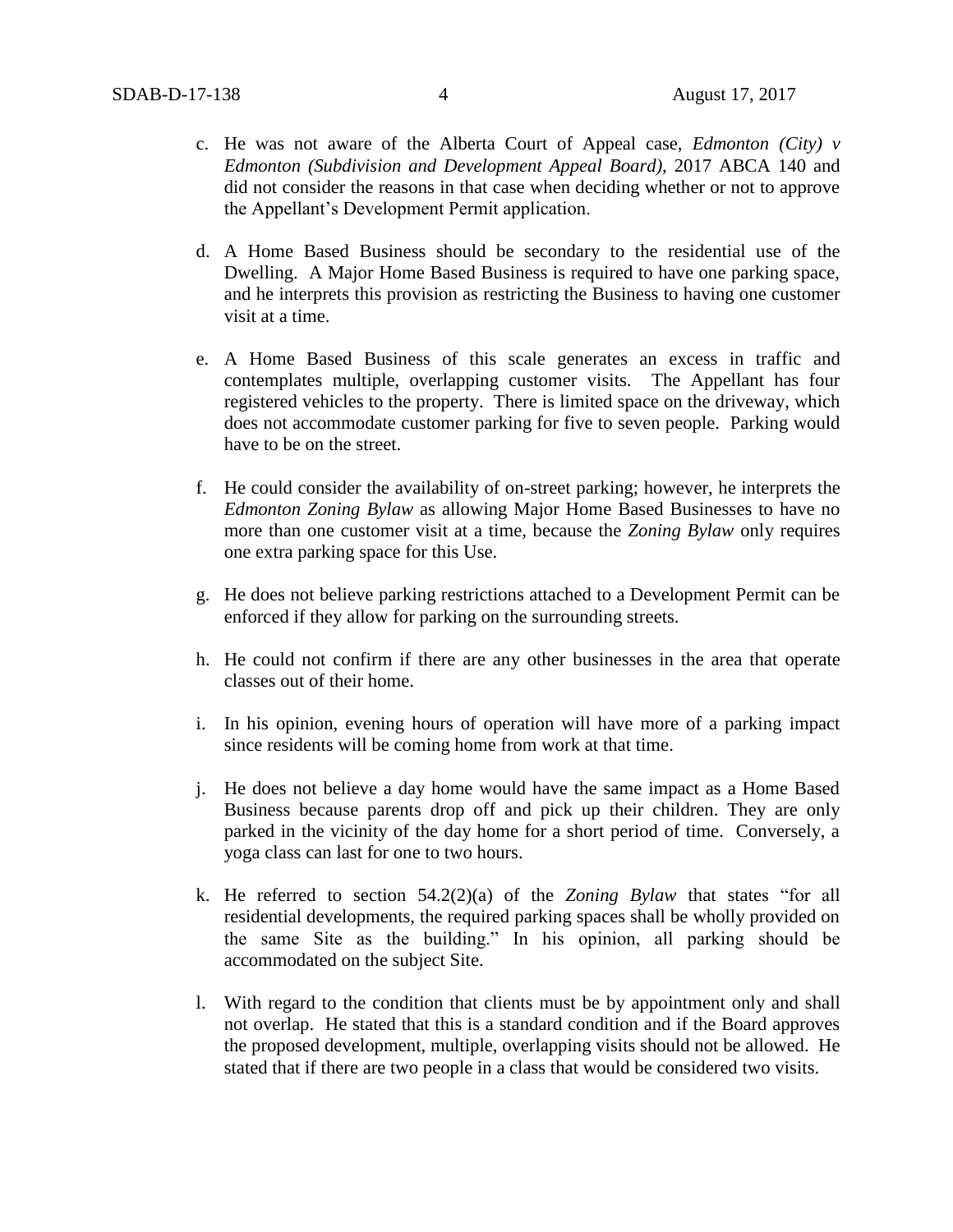m. He agreed that the proposed development meets the minimum on-site parking requirement for a Major Home Based Business and Principal Dwelling.

*The Board recessed for a short time to allow the Development Officer time to find additional information for the Board.* 

- n. Upon reconvening he stated that he spoke to a senior colleague who stated that section 54.2(2)(a) would not need to be varied if the Board granted the appeal, because this regulation pertains to parking on private properties such as this.
- o. The Development Officer stated that some of the clients will not be parking on the driveway. He stated that section 54.2(2)(a) states that all parking shall be provided on the subject site. In his opinion, if the business is located in a residential area, there shall be one client visit at a time. The proposed business will have classes; therefore, it should be located in a commercial zone.
- p. The Board referred to the Development Officer's view that this development was an Indoor Participant Recreation Services Use, where parking is based on the square footage of the building. Mr. Xie indicated regardless of how large a Home Based Business is, it should be secondary to the principal Dwelling and should not take up more than half of the Dwelling. If there are five to seven visits at a time, the business would be more suitable in a Commercial Zone.
- q. The suggested one year condition is to re-evaluate the business if there are any impacts on the neighbourhood and allow neighbouring property owners to provide comments. The one year period allows the business to be fully functional and provides enough time to determine if there will be an impact on the neighbourhood.
- r. The suggested condition prohibiting outdoor storage is a standard condition and is not relevant to the proposed development.
- s. He could not point to any specific wording in the *Zoning Bylaw* that prohibits more than one client at a time for a Major Home Based Business.
- t. He agreed that this type of business could benefit for the community. However, it is difficult to determine if clients live in the area.

### *iii) Rebuttal of the Appellant*

[29] Ms. Chua referred to the parking justification that was submitted with her Development Permit application indicating the number of cars and the time periods they are parking along 55 Street, between McConachie Drive and 167 Avenue.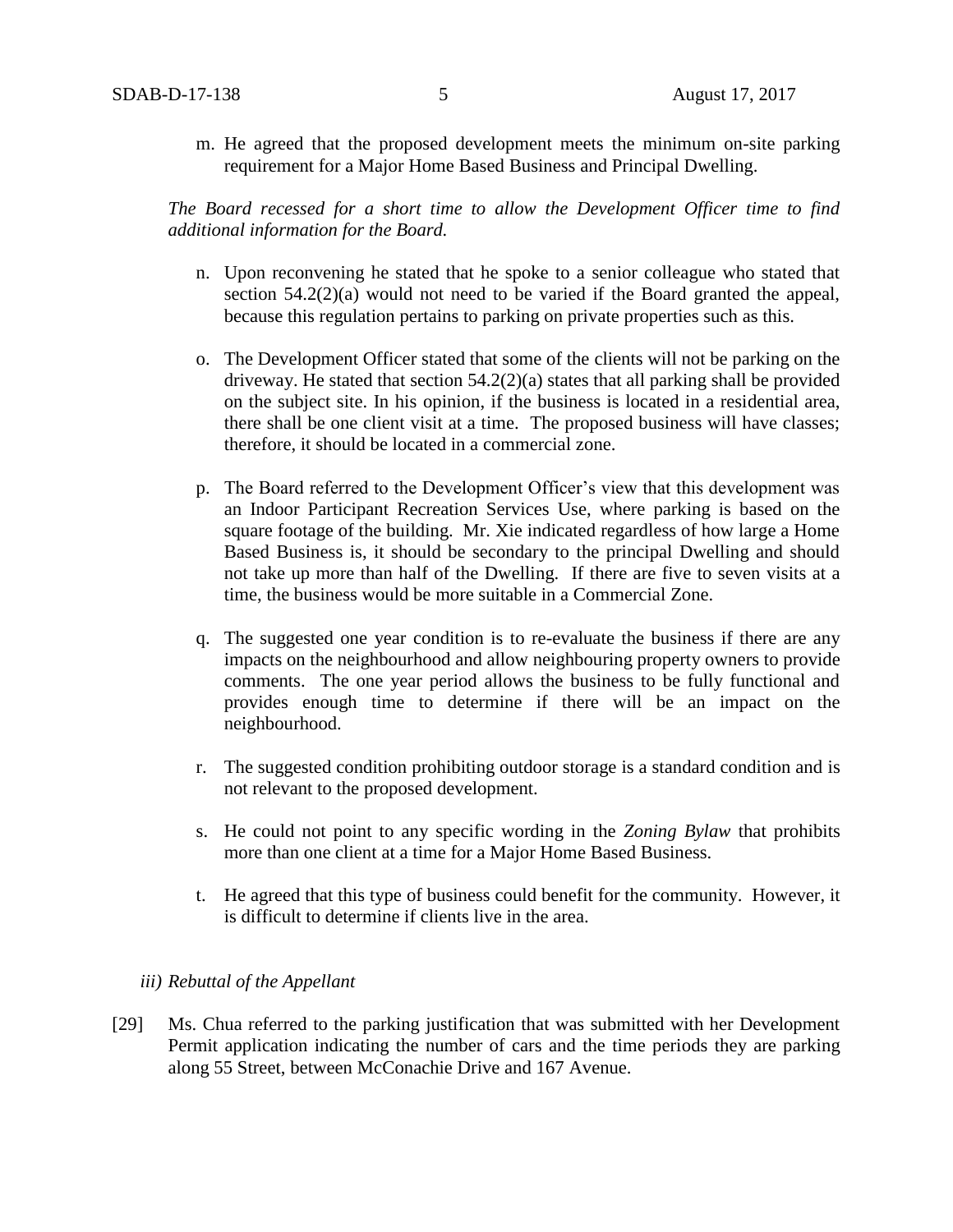During the period of the parking justification study, she never observed more than four cars parked in this area at one time.

- [30] With regard to parking, she stated that people are in the neighbourhood for events and activities that will require parking as well.
- [31] If the proposed development is approved she would prefer that the permit extends for more than one year. The current permit process has taken 5 months already.
- [32] Her clients are quiet, it is not a large group, and the neighbours will not be negatively affected.
- [33] In response to questions by the Board, she stated that she is agreeable to any conditions imposed by the Board. She would like the hours to be Monday to Friday any time after 5:30 p.m. and as late at 8:00 p.m. to 8:30 p.m.; and on either day on the weekend from 1:30 p.m. to 3:30 p.m. She is agreeable to a maximum of three classes per week. A three hour window for classes will be more suitable.
- [34] She has lived at the property since 2010. The yoga studio has been operating for approximately eight months with no known complaints.

## **Decision**

[35] The appeal is **ALLOWED** and the decision of the Development Authority is **REVOKED**. The development is **GRANTED** as applied for to the Development Authority, subject to the following **CONDITIONS**:

*Unless otherwise stated, all references to "section numbers" refer to the authority under the Edmonton Zoning Bylaw #12800, as amended.*

- 1. The development is approved is for a period of five years and will expire on **August 17, 2022**.
- 2. There shall be a maximum of three classes per week, allowed Monday to Friday between 5:30 p.m. to 8:30 p.m.; and weekends between 1:30 p.m. to 4:30 p.m.
- 3. The business owner must live at the site. The business use must be secondary to the residential use of the building and shall not change the residential character of the Dwelling or Accessory Building (Section 7.3(7)).
- 4. There shall be no exterior display or advertisement other than an identification plaque or sign a maximum of 20 cm  $(8)$  x 30.5 cm  $(12)$  in size located on the dwelling (Section 75.1).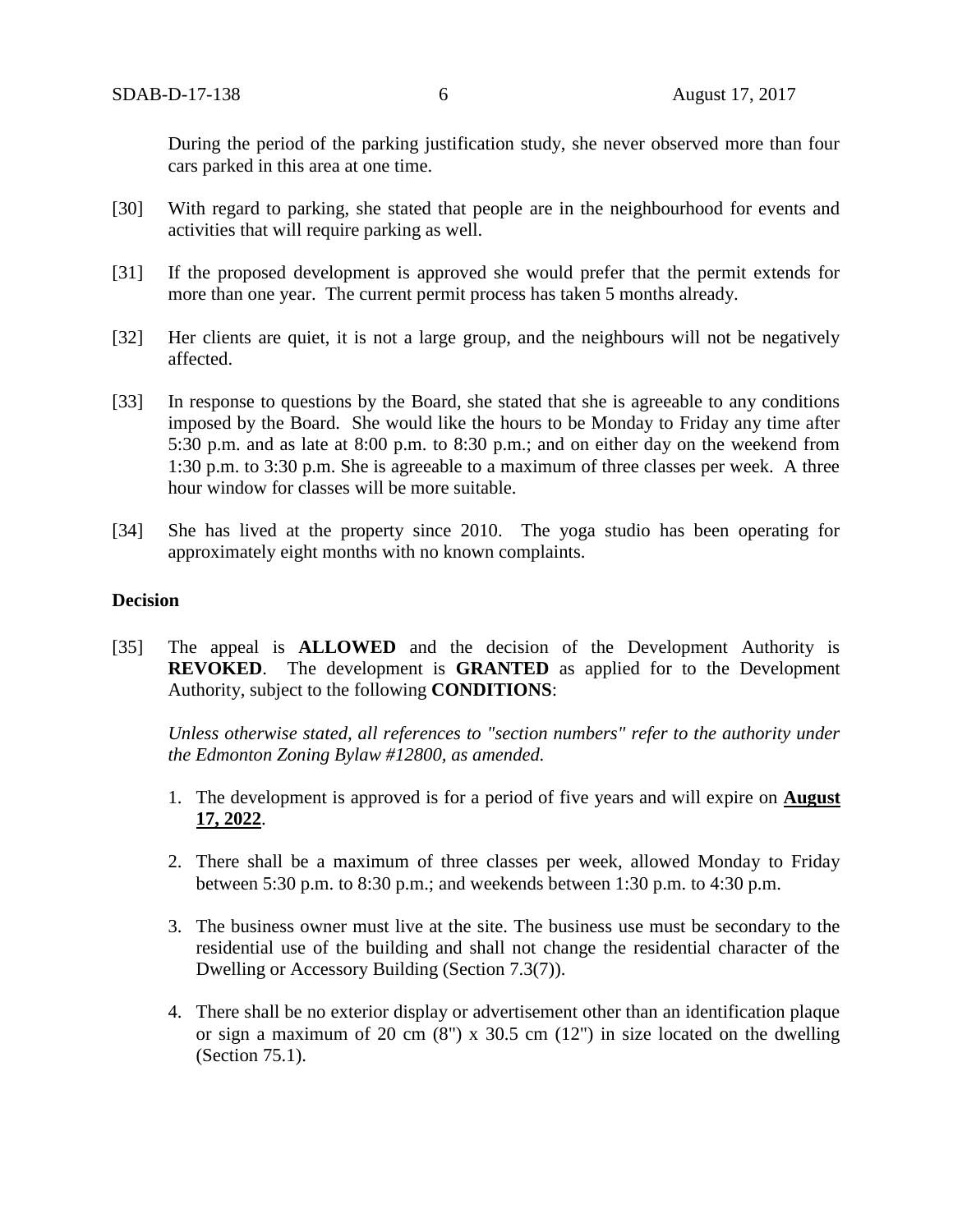- 5. The Major Home Based Business shall not generate pedestrian or vehicular traffic, or parking, in excess of that which is characteristic of the Zone in which it is located (Section 75.3). There shall be no non-resident employees or business partners working on-site.
- 6. There shall be no outdoor business activities, or outdoor storage of material or equipment associated with the business (Section 75.5).
- 7. No offensive noise, odour, vibration, smoke, litter, heat or other objectionable effect shall be produced.
- 8. The business use must maintain the privacy and enjoyment of adjacent residences and the characteristic of the neighbourhood.
- 9. This Development Permit may be cancelled at any time if the Home Based Business as stated in the conditions changes (Section 17.2).

### **Reasons for Decision**

- [36] The proposed development, a Major Home Based Business, is a Discretionary Use in the (RSL) Residential Small Lot Zone.
- [37] When hearing an appeal of a Development Permit for a Major Home Based Business, the Alberta Court of Appeal has provided direction to the Board on what three elements must be satisfied:

The definition of the Major Home Based Business use class found in s. 7.3.7 of the *Zoning Bylaw* contains three central elements. First is the fundamental requirement that it involve "the use of an Approved Dwelling or Accessory building by a resident of that Dwelling for one or more businesses…". Second, the business use must be secondary to the residential use of the building. Third, the business use must not change the residential character of the dwelling or accessory building.

*(Edmonton (City) v Edmonton (Subdivision and Development Appeal Board)*, 2017 ABCA 140 at paragraph 8.

- [38] The Board determined that the three elements identified by the Court of Appeal are satisfied in this case :
	- 1. The principal Dwelling is occupied by the resident of the Major Home Based Business.
	- 2. The Major Home Based Business is Secondary to the residential Use.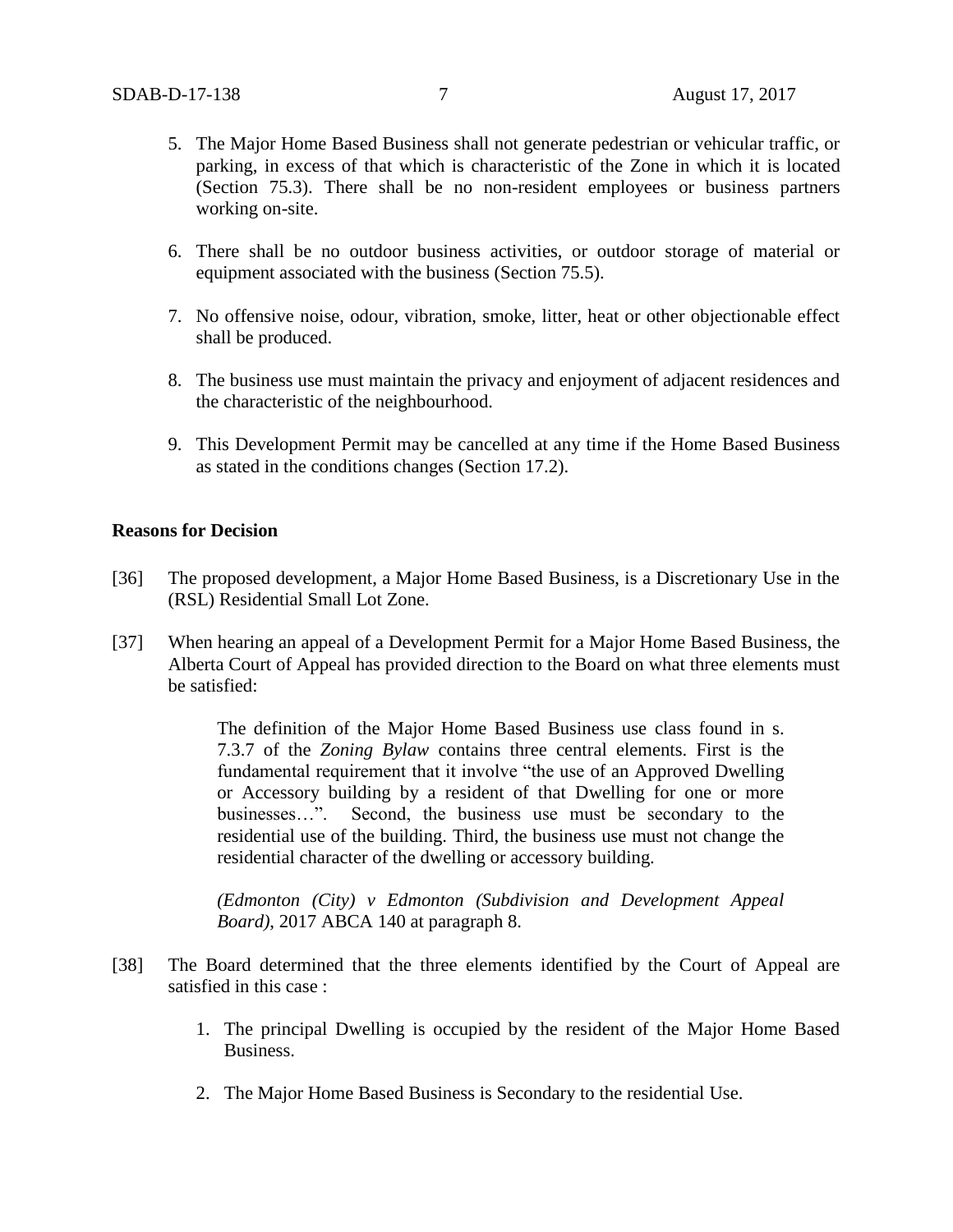- a. The majority of the space in the Dwelling is being used for residential Uses and only a portion of the basement is used as a Yoga Studio.
- b. The Dwelling will be used for the business approximately nine hours per week.
- 3. The Major Home Based Business must not change the character of the Dwelling. In the opinion of the Development Officer, the number of overlapping client visits will change the residential Use of the building. The Board notes:
	- a. There is nothing in the *Zoning Bylaw* prohibiting overlapping client visits.
	- b. Other Major Home Based businesses may have as many or more clients visiting during its hours of operation. The key difference for the proposed business is the client visits are clustered around three classes per week.
- [39] This case is distinguishable from facts before the Court of Appeal in *(Edmonton (City) v Edmonton (Subdivision and Development Appeal Board)*, 2017, ABCA 140. In that case, the proposed business operations included significant storage of equipment outdoors. The Development Officer confirmed that he has no concerns regarding the outdoor storage of material or equipment by the Appellant in this case.
- [40] With respect to the Development Officer's concerns about traffic and parking, the Board is satisfied that those concerns are addressed, having regard for the following evidence:
	- (a) The Appellant submitted that her clients were already using 55 Street NW for parking. She provided a parking justification, which supports her evidence that there is ample room for vehicles to park on 55 Street.
	- (b) The Appellant submitted that her clients are already accessing the premises from the adjoining park and walkway, including during the winter months. She has adopted a snow removal routine that ensures her clients can access her property from the rear during the winter months.
- [41] The Board acknowledges that this type of Major Home Based Business provides a walkable amenity to the neighbourhood.
- [42] The Appellant undertook efforts to provide information to her neighbours about the Major Home Based Business. The Appellant provided evidence of community consultation to the Board. The consultation reveals a significant level of support for this Development amongst those neighbours who will be most affected.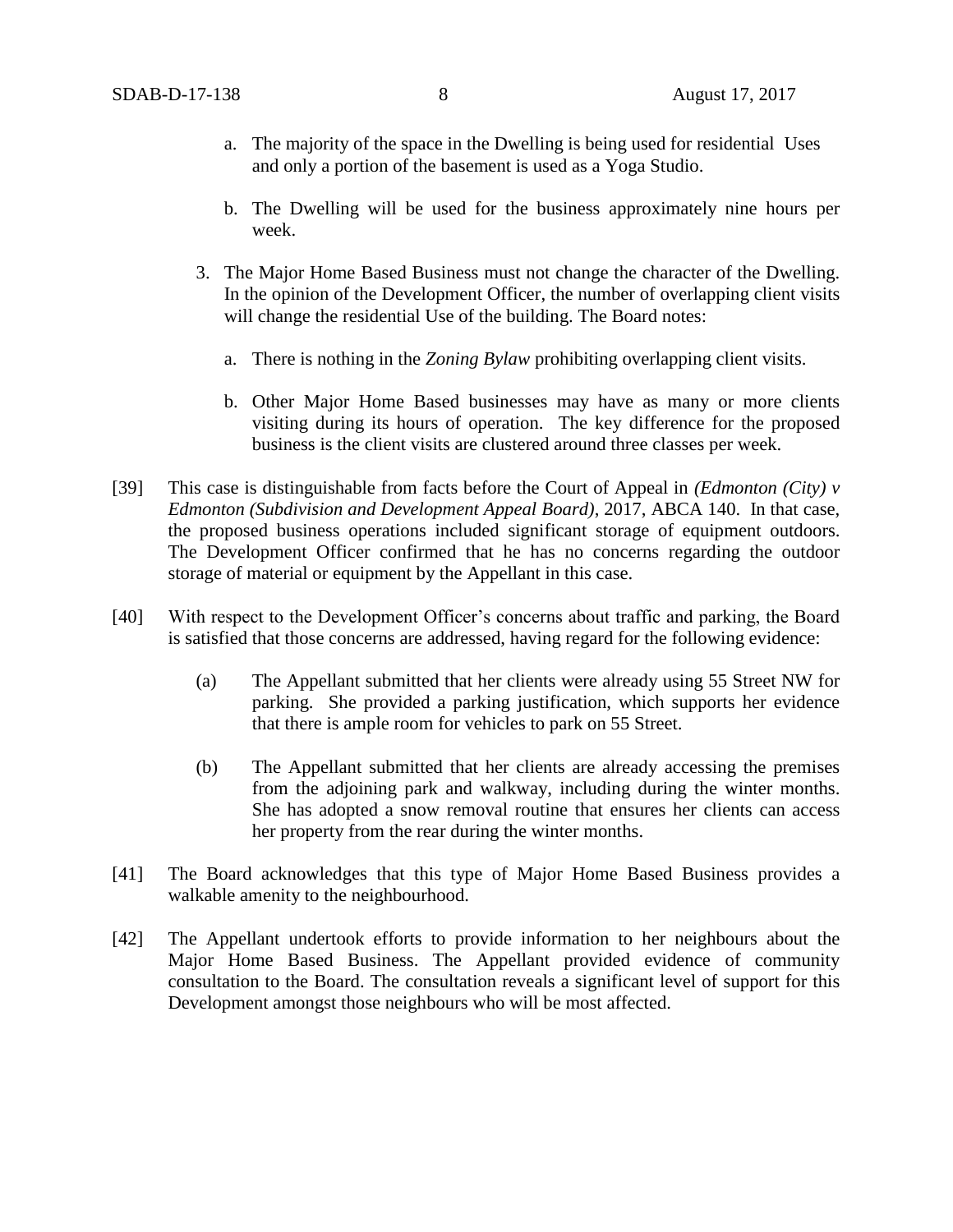- [43] The Board determined that a five-year period for the Development Permit is more appropriate than the one-year period suggested by the Development Officer. The Board notes that the business has been in operation for approximately eight months with no known complaints. The condition limiting the hours of operation was agreed to by the Appellant and will mitigate traffic and pedestrian concerns.
- [44] Based on the above, the Board concludes that the proposed development to allow for a Discretionary Use with conditions is reasonably compatible with the neighbourhood.

Ms. A. Lund, Presiding Officer Subdivision and Development Appeal Board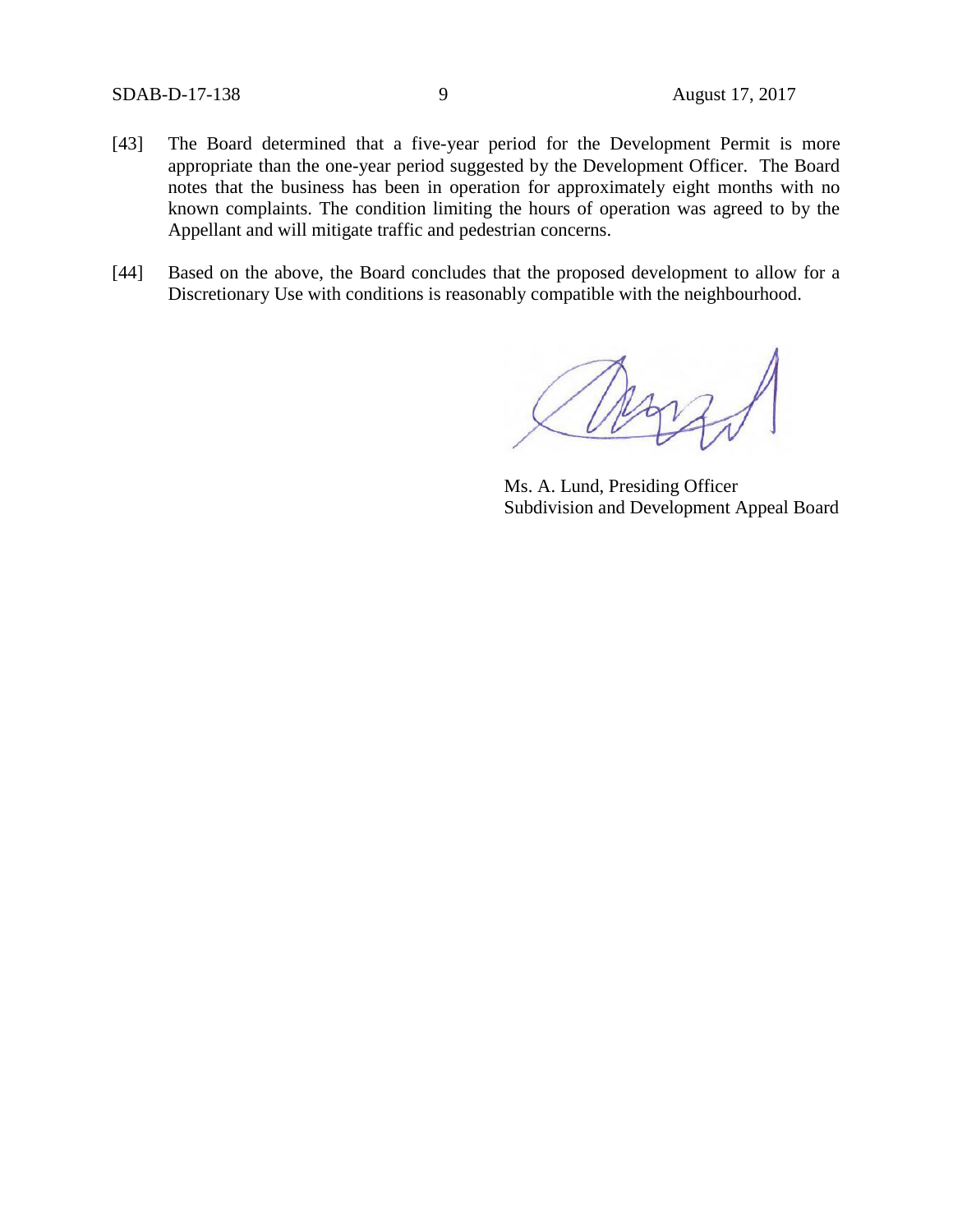## **Important Information for the Applicant/Appellant**

- 1. This is not a Business Licence. A Business Licence Permit must be obtained separately from the Sustainable Development Department, located on the 2nd Floor, Edmonton Tower, 10111 – 104 Avenue NW, Edmonton, AB T5J 0J4.
- 2. Obtaining a Development Permit does not relieve you from complying with:
	- a) the requirements of the *Edmonton Zoning Bylaw*, insofar as those requirements have not been relaxed or varied by a decision of the Subdivision and Development Appeal Board,
	- b) the requirements of the *Alberta Safety Codes Act*,
	- c) the *Alberta Regulation 204/207 – Safety Codes Act – Permit Regulation*,
	- d) the requirements of any other appropriate federal, provincial or municipal legislation,
	- e) the conditions of any caveat, covenant, easement or other instrument affecting a building or land.
- 3. When an application for a Development Permit has been approved by the Subdivision and Development Appeal Board, it shall not be valid unless and until any conditions of approval, save those of a continuing nature, have been fulfilled.
- 4. A Development Permit will expire in accordance to the provisions of section 22 of the *Edmonton Zoning Bylaw, Bylaw 12800*, as amended.
- 5. This decision may be appealed to the Alberta Court of Appeal on a question of law or jurisdiction under section 688 of the *Municipal Government Act*, RSA 2000, c M-26. If the Subdivision and Development Appeal Board is served with notice of an application for leave to appeal its decision, such notice shall operate to suspend the Development Permit.
- 6. When a decision on a Development Permit application has been rendered by the Subdivision and Development Appeal Board, the enforcement of that decision is carried out by the Sustainable Development Department, located on the 2nd Floor, Edmonton Tower, 10111 – 104 Avenue NW, Edmonton, AB T5J 0J4.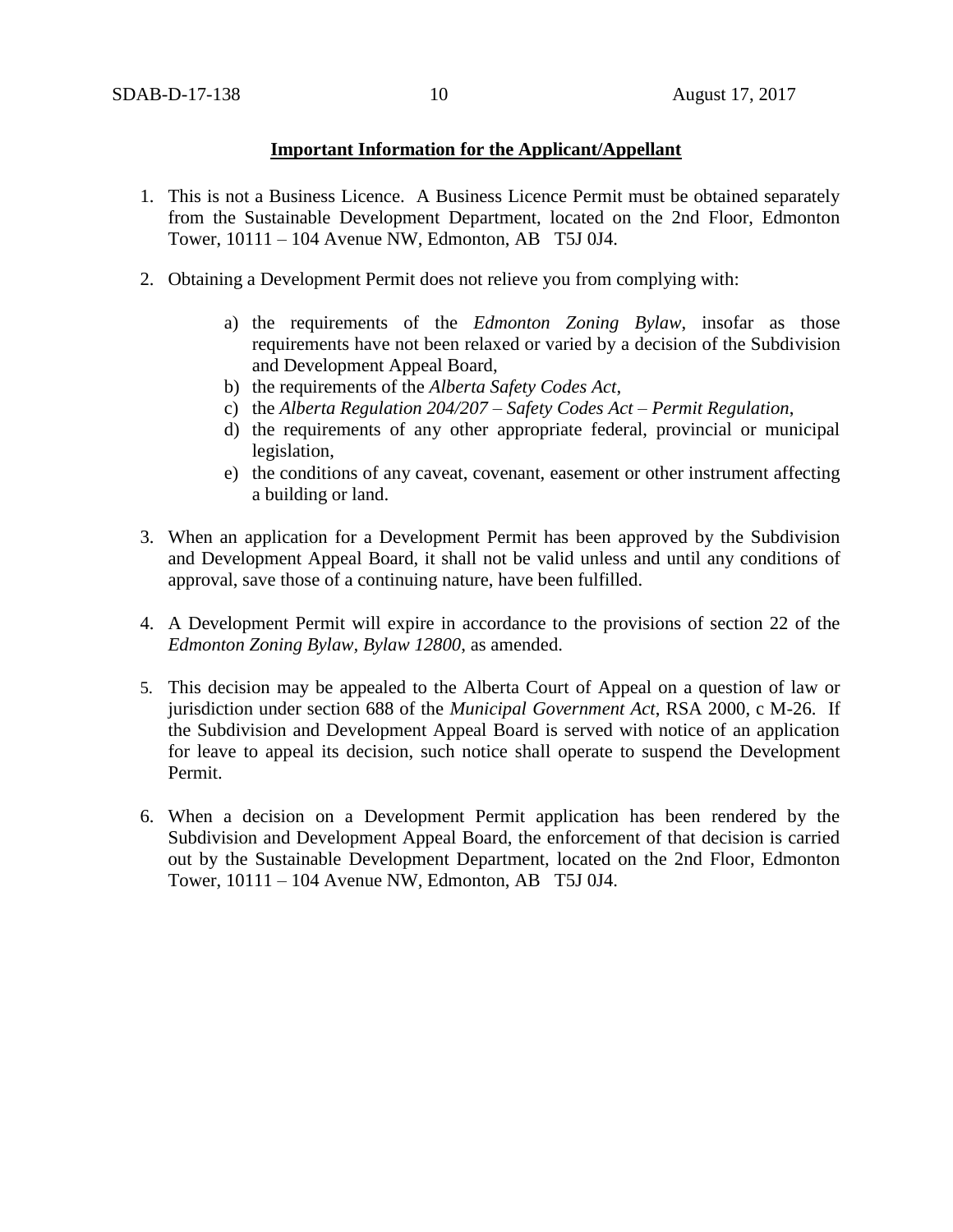

*10019 – 103 Avenue NW Edmonton, AB T5J 0G9 P: 780-496-6079 F: 780-577- 3537 [sdab@edmonton.ca](mailto:sdab@edmonton.ca) edmontonsdab.ca*

Date: August 17, 2017 Project Number: 239430281-001 File Number: SDAB-D-17-139

# **Notice of Decision**

[1] On August 2, 2017, the Subdivision and Development Appeal Board heard an appeal that was filed on **July 7, 2017**. The appeal concerned the decision of the Development Authority, issued on June 15, 2017, to approve the following development:

## **To construct an Apartment House building (16 Dwellings), with an underground parkade.**

- [2] The subject property is on Plan 1623843 Blk 13 Lot 85, located at 11416 71 Avenue NW, within the (RA7) Low Rise Apartment Zone. The Medium Scale Residential Infill Overlay and the McKernan / Belgravia Station Area Redevelopment Plan apply to the subject property.
- [3] The following documents were received prior to the hearing and form part of the record:
	- A copy of the Development Permit application with attachments, proposed plans, and the approved Development Permit;
	- The Development Officer's written submissions;
	- A submission from the property owner of the subject site; and
	- The Appellant's written submissions.

# **Preliminary Matters**

- [4] At the outset of the appeal hearing, the Presiding Officer, Ms. A. Lund recused herself from the panel as there was a conflict of interest with the Appellants.
- [5] Mr. V. Laberge replaced Ms. A. Lund as the Presiding Officer. The Presiding Officer confirmed with the parties in attendance that there was no opposition to the composition of the revised panel.
- [6] The Presiding Officer outlined how the hearing would be conducted, including the order of appearance of parties, and no opposition was noted.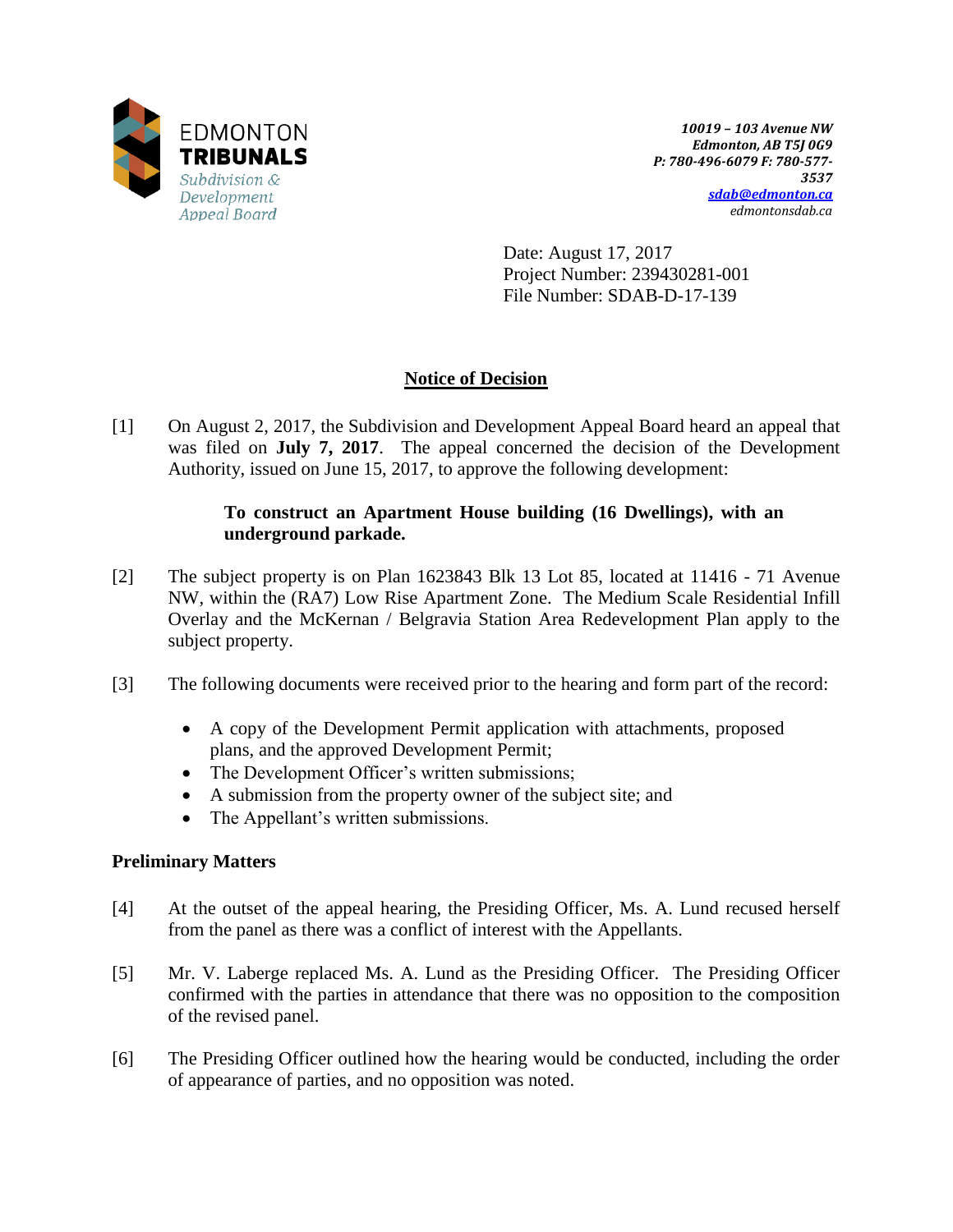[7] The Presiding Officer raised a jurisdictional issue regarding when the appeal was filed and explained to the Appellants that the Board is constrained by the 14-day limitation period prescribed by section 686(1)(b) of the *Municipal Government Act*, RSA 2000, c M-26 (the "*Municipal Government Act*") which states:

> A development appeal to a subdivision and development appeal board is commenced by filing a notice of the appeal, containing reasons, with the board within 14 days,

- (b) in the case of an appeal made by a person referred to in section 685(2), after the date on which the notice of the issuance of the permit was given in accordance with the land use bylaw.
- [8] The Presiding Officer indicated that the Board must therefore determine whether the appeal was filed within the 14-day limitation period. If the appeal was filed late, the Board has no authority to hear the development appeal.

#### **Summary of Hearing**

- *i) Position of the Appellants, Mr. L. Lumley and Ms. L. Rumley*
- [9] The Appellants indicated that the Belgravia neighbourhood is under revitalization and road construction has caused a mail disruption, which is why the appeal was filed late.
- [10] July 7, 2017 is when they received the mailed notice when they returned from their vacation. They sent an on-line appeal July 7, 2017.
- [11] Mr. Lumley and Ms. Rumley provided the following with respect to questions from the Board:
	- a. They were away on vacation June 29, 2017 to July 7, 2017.
	- b. They were made aware that a development was going to happen so they waited for the mail to provide the decision. They did not receive mail prior to their vacation and nobody was checking their mail.
	- c. They were unaware of a late filing issue until they received the notice in the mail.
	- d. They do not have a subscription for the Edmonton Journal.
	- e. With regard to the text messages submitted as evidence by the property owner of the subject site, they acknowledged they had concerns but waited to receive the letter in the mail.
	- f. The construction began in May on their side of the street and they did not receive mail for up to three weeks (June 15 to July 7).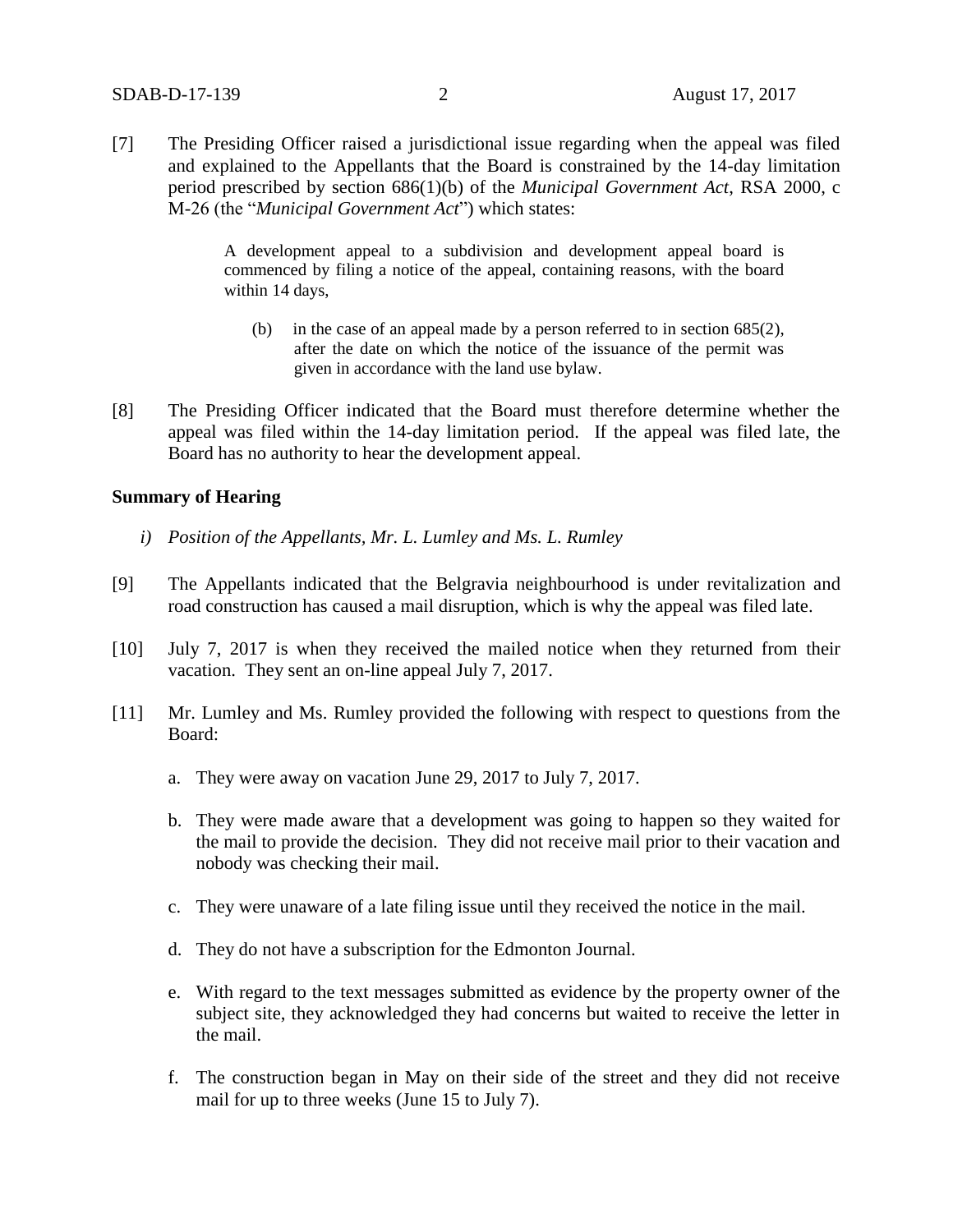- *ii) Position of the Development Officer, Mr. K. Bacon*
- [12] Mr. Bacon indicated that the notice was mailed to affected property owners June 19, 2017 and was published in the Edmonton Journal on June 22, 2017.
- [13] He cannot confirm if there is neighbourhood renewal in Belgravia but he is not sure how that affects the mail service.
- [14] He confirmed that he did not have any communication with the Appellants.
	- *iii) Position of the Respondent, Mr. C. Wong (the property owner of the subject site)*
- [15] Mr. Wong indicated that as a courtesy to Mr. Lumley, he contacted him June 20, 2017 by phone and by sending him text messages to advise him there was a conditional approval and subject to an appeal period. He referenced the record of the conversation he submitted as evidence.
- [16] In his opinion, Mr. Lumley had sufficient notice of the appeal timeline and deadline and hopes that it is adhered too.
- [17] He cannot speak to the mail disruption as he does not know the circumstances but he reiterated he advised Mr. Lumley as a courtesy so they were not caught off guard with the decision.
- [18] With respect to questions from the Board, Mr. Wong provided the following:
	- a. He confirmed that he did not provide Mr. Lumley information about the appeal period as he did not have that specific information but he reiterated that they knew the notice was coming.
	- b. Mr. Lumley called him 9 days before he went on vacation, but he cannot recall the details or the dates of those phone calls.
	- *iv) Rebuttal of the Appellants, Mr. L. Lumley and Ms. L. Rumley*
- [19] With regard to the Development Officer's comments, the neighbourhood revitalization is widely publicized.
- [20] Mr. Lumley confirmed that he called Mr. Wong but they did not specifically talk about deadlines for appeal. They only let Mr. Wong know that they would be appealing the approval.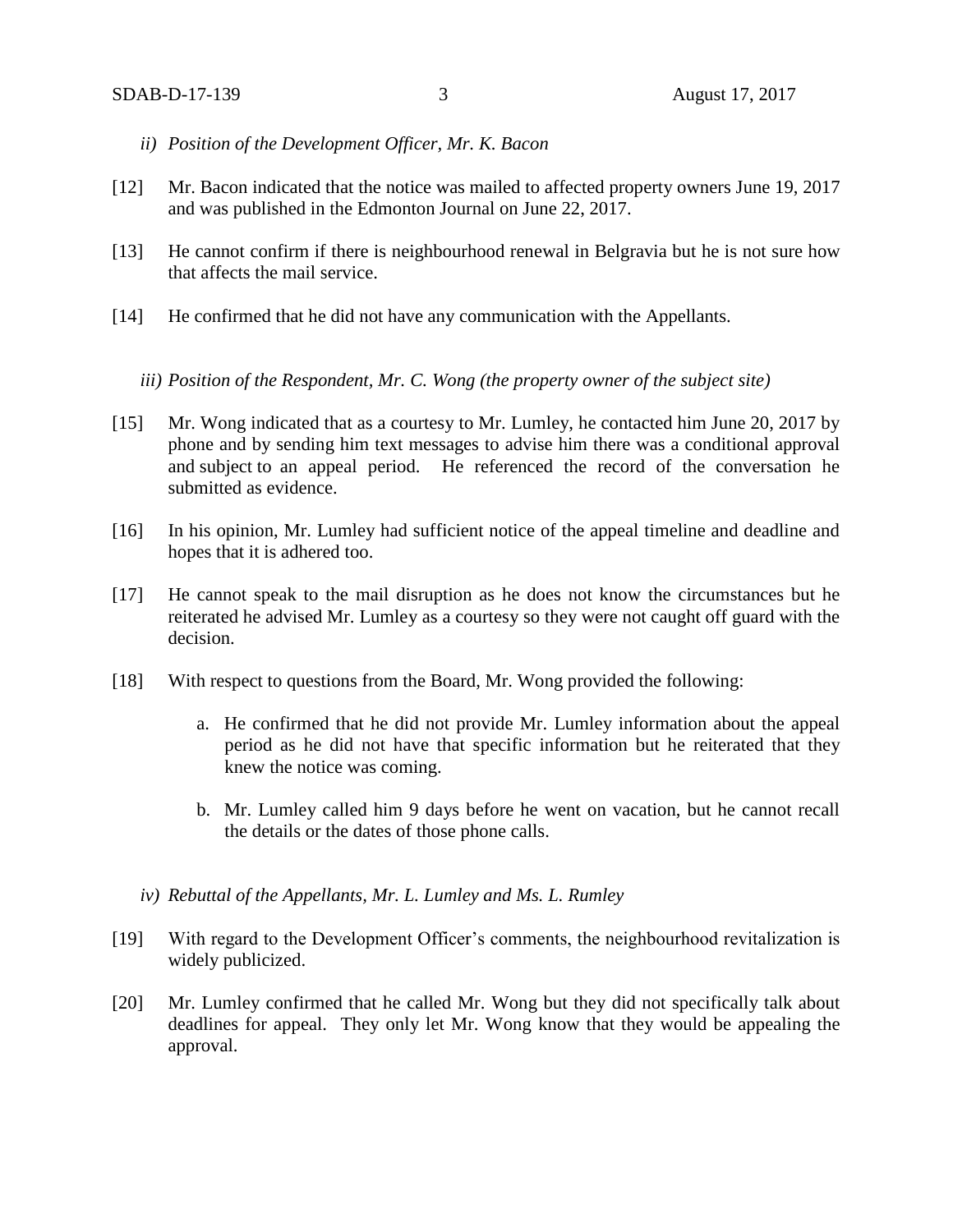[21] With respect to a question from the Board on the June 19, 2017 decision being sent out, they stated that they did not received mail between June 20, 2017 and June 29, 2017.

## **Decision**

[22] The Board does not assume jurisdiction.

#### **Reasons for Decision**

[23] Section 686(1)(b) of the *Municipal Government Act* states:

A development appeal to a subdivision and development appeal board is commenced by filing a notice of the appeal, containing reasons, with the board within 14 days,

- (b) in the case of an appeal made by a person referred to in section 685(2), after the date on which the notice of the issuance of the permit was given in accordance with the land use bylaw.
- [24] The Board heard evidence that the Notice of the decision was mailed June 19, 2017 and was advertised in the Edmonton Journal on June 22, 2017, pursuant to section 20.2 of the *Edmonton Zoning Bylaw*.
- [25] In determining that the Board cannot assume jurisdiction, the Board finds that the Appellants received constructive notice of the development approval and were aware that a decision had been rendered by the Development Authority on June 20, 2017. The Board heard there were revitalization projects ongoing in the neighbourhood and the Board was told by the Appellants that mail delivery was impacted during this neighbourhood renewal. The Board makes no finding in this regard given that there was no specific evidence provided other than verbally that mail delivery was potentially suspended.
- [26] The Board determined that there is an obligation on affected parties to seek further information. The Board concludes that the Appellants by way of text messaging and telephone conversations with the Respondent were aware that a decision of approval by the Development Authority was rendered. It was incumbent on them to inquire further as they knew or ought to have known that the mailed out Notice may arrive while they were on vacation.
- [27] The Board heard that the Appellants are not subscribers to the Edmonton Journal and that they would not have seen the Notice in that newspaper. The decision of the Board is not based on the lack of the Appellants seeing the newspaper notice. Prior to their vacation they knew of the development and the decision of approval and they chose not to act.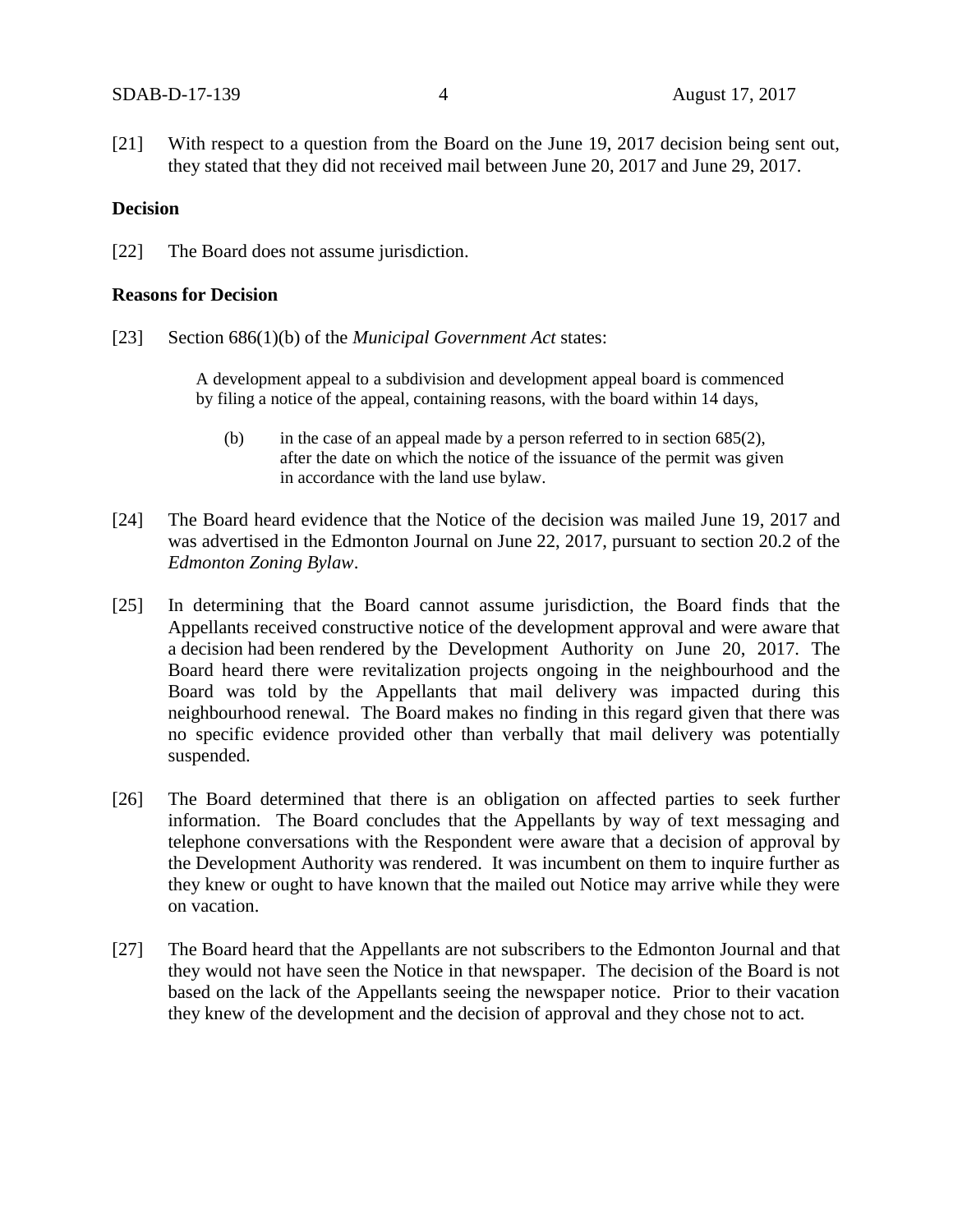- [28] When hearing an appeal with respect to a late filing issue, the Alberta Court of Appeal in *Coventry Homes Inc. v. Beaumont (Town of) Subdivision and Development Appeal Board*, 2001 ABCA 49, has commented on section 686(1)(b) of the *Municipal Government Act* as follows:
	- [28] In our view, the object of s.  $640(2)(d)$  and s.  $686(1)(b)$  is to provide a mechanism to balance two somewhat competing interests: the interest of the developer to proceed with the development once approved and the interest of an affected party to contest an approved development.
	- [29] The balance is achieved by recognizing that an interested party should know of the development yet should have a limited window within which to contest it.
	- [30] Given that broad purpose, it is clear that the legislature could not have intended an unlimited time for appeal.

…

[34] In our view, it would be incompatible with the object of the MGA to allow an unlimited time for appeal in cases where it has been established that the affected party had notice of the development.

…

[36] Whether or not an affected party has sufficient notice to trigger the appeal period will depend upon the facts of each case. […]

…

[39] The Dictionary of Canadian Law (2d ed.) contains the following definition of actual and constructive notice:

> ACTUAL NOTICE. ". . .[A]ctual knowledge of the very fact required to be established, whereas constructive notice means knowledge of other facts which put a person on inquiry to discover the fact required to be established. The classic distinction, . . . , is that of Strong J. in *Rose v. Peterkin* (1885), [1885 CanLII 16 \(SCC\),](https://www.canlii.org/en/ca/scc/doc/1885/1885canlii16/1885canlii16.html) 13 S.C.R. 677 at 694: 'What such actual and direct notice is may well be ascertained very shortly by defining constructive notice, and then taking actual notice to be knowledge, not presumed as in the case of constructive notice, but shown to be actually brought home to the party to be charged with it, either by proof of his own admission or by the evidence of witnesses who are able to establish that the very fact, of which notice is to be established, not something which would have led to the discovery of the fact if an inquiry had been pursued, was brought to his knowledge.'" *Stoimenov v. Stoimenov* (1985), [1985 CanLII 2166 \(ON CA\),](https://www.canlii.org/en/on/onca/doc/1985/1985canlii2166/1985canlii2166.html) 35 R.P.R. 150 at 158, 44 R.F.L. (2d) 14, 7 O.A.C. 220 (C.A.).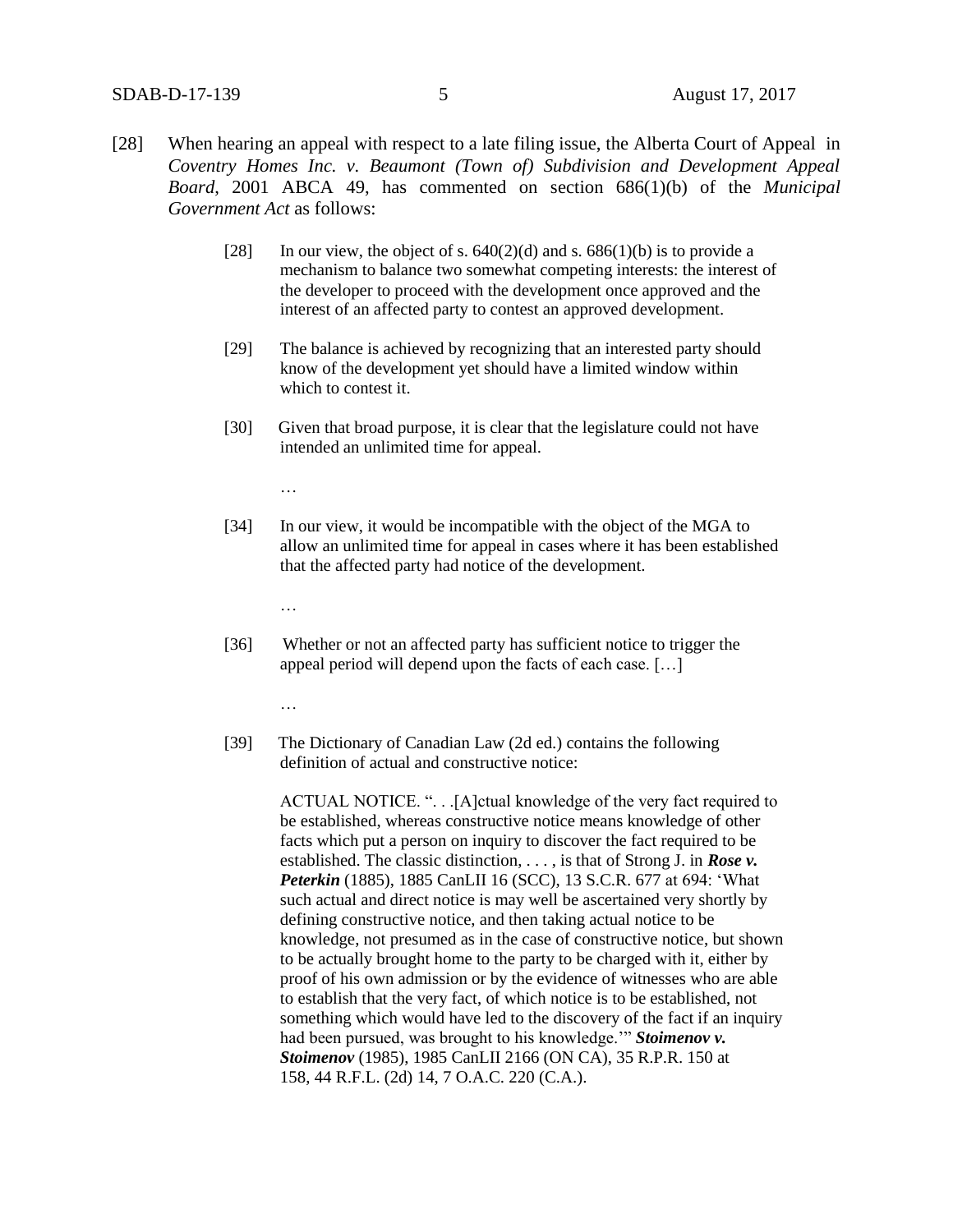- [29] The Board has determined that the Appellants received constructive notice on June 20, 2017 and therefore the last day to file an appeal was July 4, 2017. The appeal was filed July 7, 2017 and therefore beyond the prescribed timeline to file an appeal.
- [30] Accordingly, the Board finds the Appeal was filed beyond the 14 day period prescribed in section 686(1)(b) of the *Municipal Government Act*, RSA 2000, c M-26 and therefore does not assume jurisdiction.



Mr. V. Laberge, Presiding Officer Subdivision and Development Appeal Board